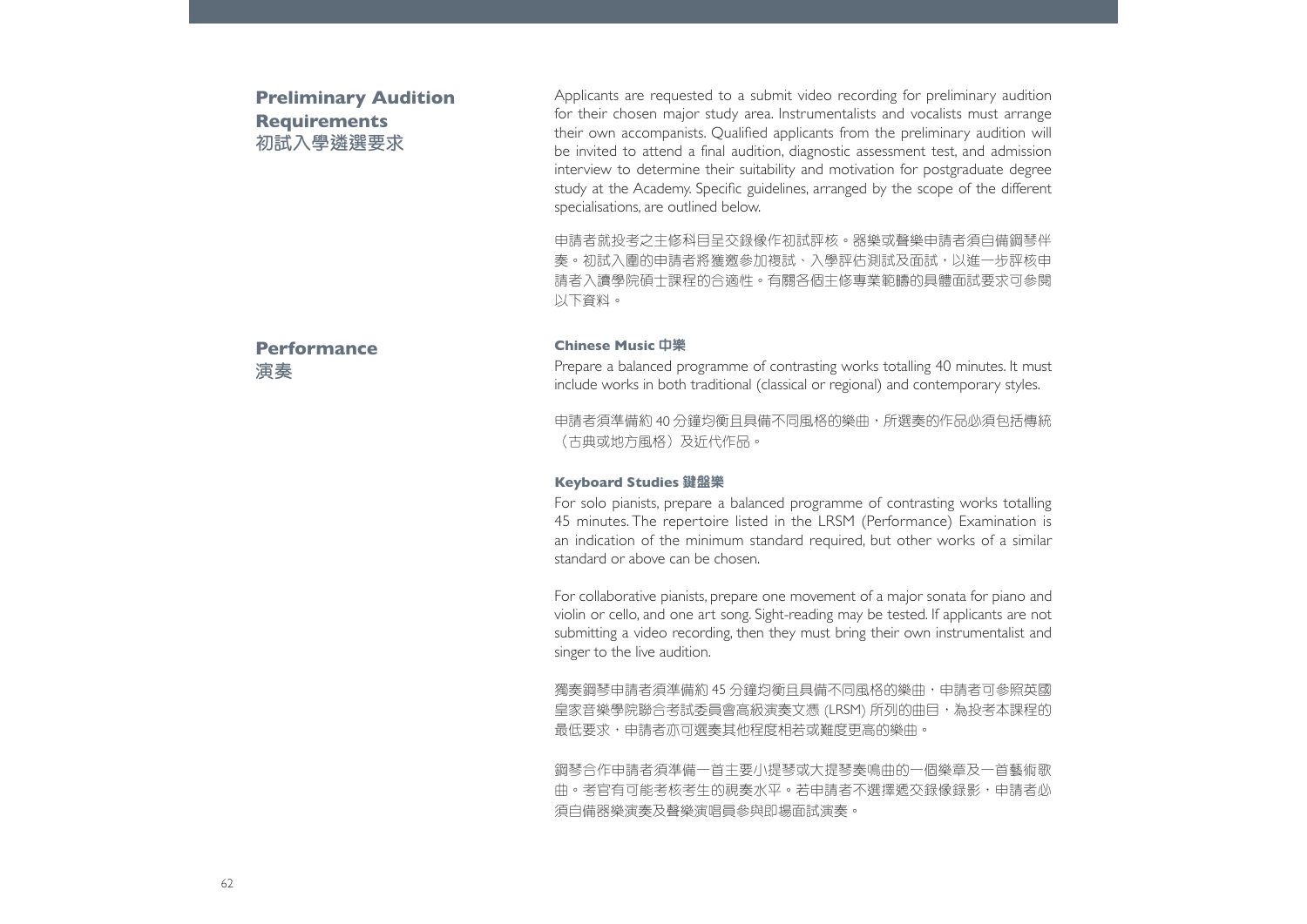**Performance演奏**

## **Strings 弦樂**

Prepare a balanced programme of contrasting works totalling 40 minutes, including at least one unaccompanied work.

申請者須準備約 40 分鐘均衡且具備不同風格的樂曲,曲目須包括最少一首無伴奏 作品。

## **Woodwind, Brass and Percussion 木管、銅管及敲擊樂**

Prepare a balanced programme totalling 40 minutes, comprised of three to four works in different styles and characters, one of which should be a movement of a concerto.

申請者須準備約 40 分鐘三至四首均衡且具備不同風格的樂曲,其中必須包括協奏 曲的其中一個樂章 。

#### **Vocal Studies 聲樂**

Prepare a balanced programme of contrasting art songs, and arias from operas and oratorios totalling 30 minutes. Three European languages should be included, one of which must be English. The programme must be sung from memory.

申請者須準備約 30 分鐘均衡且具備不同風格的樂曲,選曲必須包括以三種不同歐 洲語言(其一為英語)演唱的藝術歌曲及一首詠嘆調;申請者必須背譜演唱。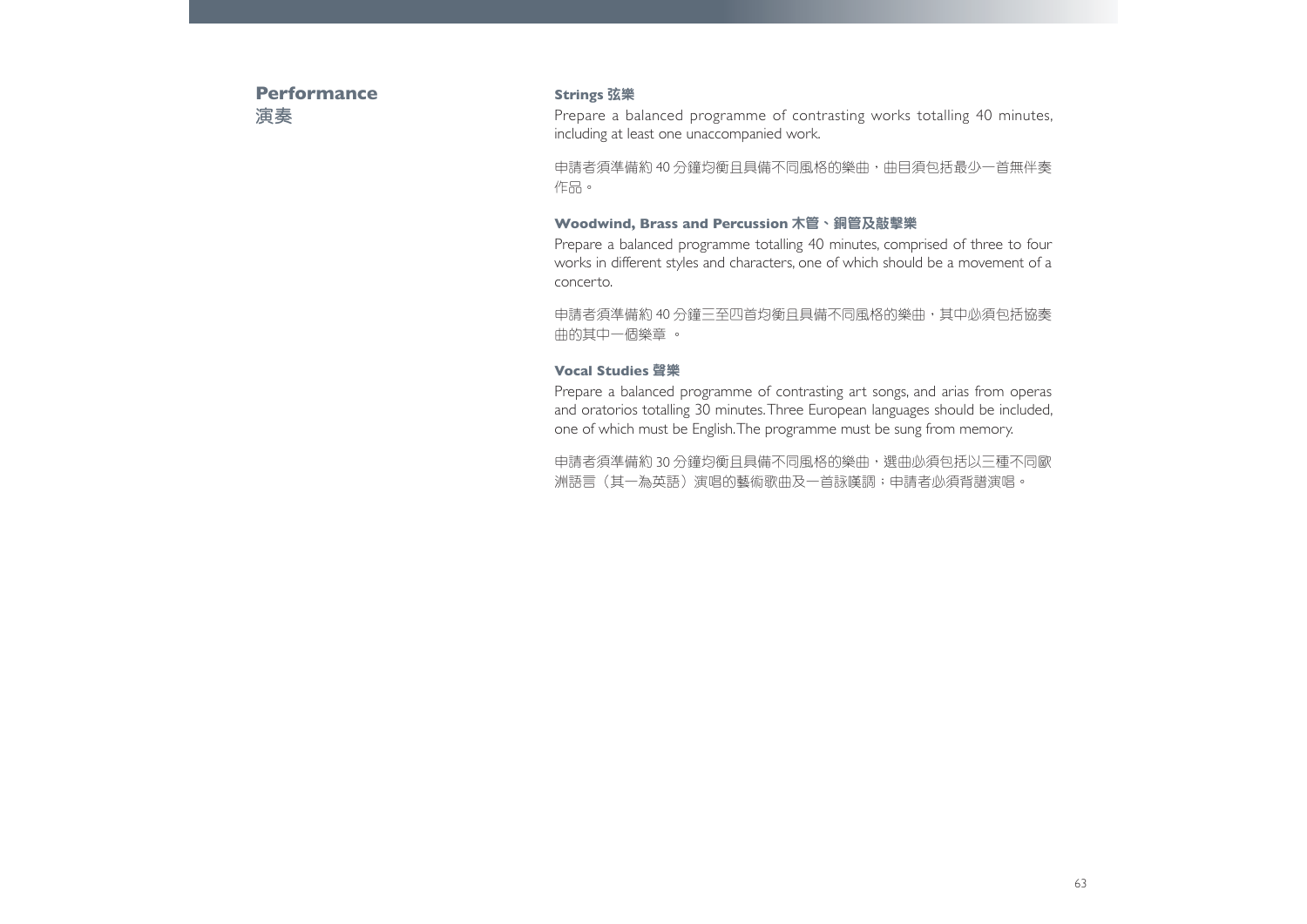**Conducting (Chinese Orchestras or Western Orchestras) 指揮(中樂或西樂)**

Candidates must submit a video of 10-15 minutes featuring themselves conducting an orchestra (Chinese or Western Orchestra).

申請者須提交 10 至 15 分鐘由申請者本人指揮演出的樂團表演錄像。

## **Composition 作曲**

Submit a portfolio of compositions that comprised of five works demonstrating a variety of compositional techniques, instrumentation and idioms, and creative musical ideas. Scores for all works should be provided and, if possible, candidates should also include recordings of the works on an audio recording. For compositions not scored with standard notation, such as music for pure electronic sound or a sound project, a graphic score with timeline and detailed written description about the piece should be provided.

Note: Portfolios and recordings are not returned to applicants.

申請者須提交五首題材及內容表現音樂創意及不同的作曲技巧、配器及風格作品,並所有作品的樂譜,申請者亦應盡量提交作品的演奏錄音。若樂曲並非運用標準記譜法記錄(如電子音樂或聲響創作),申請者須提供標明時序的圖表式樂譜, 並附上詳盡的樂曲說明。

註:提交的作品樂譜及錄音錄像將不獲發還。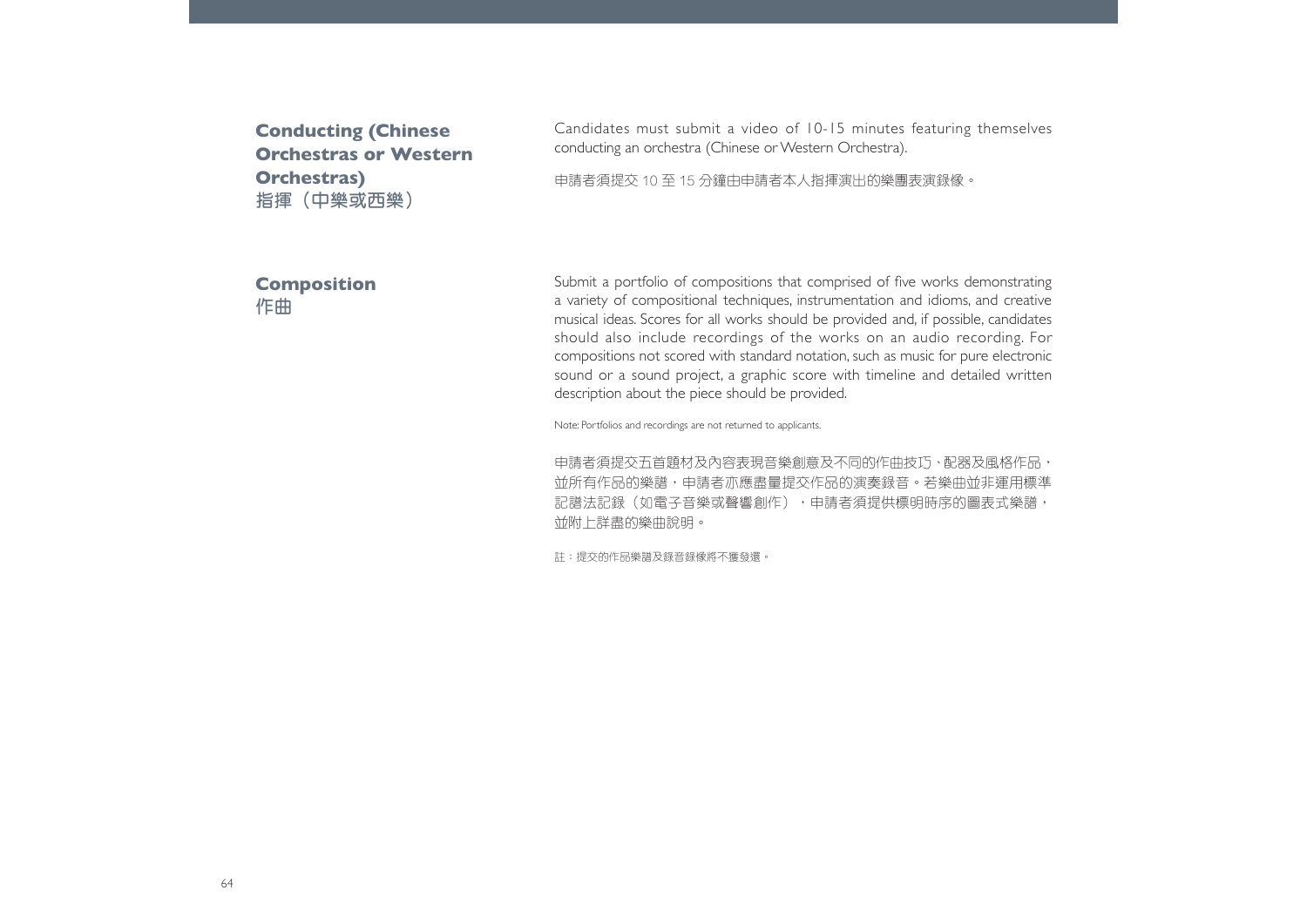**Final Audition and Interview Requirements 複試及面試要求**

#### **Chinese Music 中樂**

The programme should include, if possible, at least one work different from those submitted in the preliminary audition. Scales, arpeggios, and sight-reading may be tested.

演奏曲目必須包括最少一首初試曲目以外的作品。考官亦可能考核申請者的音階、琶音及視奏等。

#### **Keyboard Studies 鍵盤樂**

For solo pianists, works performed at the preliminary audition may be repeated. Sight-reading may be tested.

Collaborative pianists must perform:

- a virtuosic etude or a piece with similar difficulty; and
- one complete [duo] sonata for piano and another orchestral instrument, composed after 1750; and
- one German Lied by Schubert, Mendelssohn, Schumann, Brahms, R. Strauss, or Wolf; and

• one mélodie by Fauré, Chausson, Duparc, Debussy, Ravel, or Poulenc, Sight-reading and score-reading will be tested. Applicants must bring their own instrumentalist and singer to the live audition.

獨奏鋼琴考生可再演奏初試選奏的樂曲。考官亦可能考核申請者的視奏水平。

鋼琴合作申請者必須演奏:

- ‧ 一超技練習曲或一首難度相若的樂曲
- ‧ 全首 1750 年之後創作的器樂與鋼琴[二重]奏鳴曲
- 一首舒伯特、孟德爾遜、布拉姆斯、李察史特勞斯或沃爾夫的德文藝術歌曲
- 一首佛瑞、蕭頌、杜巴克、德布西、拉威爾或浦朗克的法國藝術歌曲。

考官將考核申請者的視奏及總譜彈奏水平。申請者必須自備器樂演奏及聲樂演唱員參與即場面試演奏。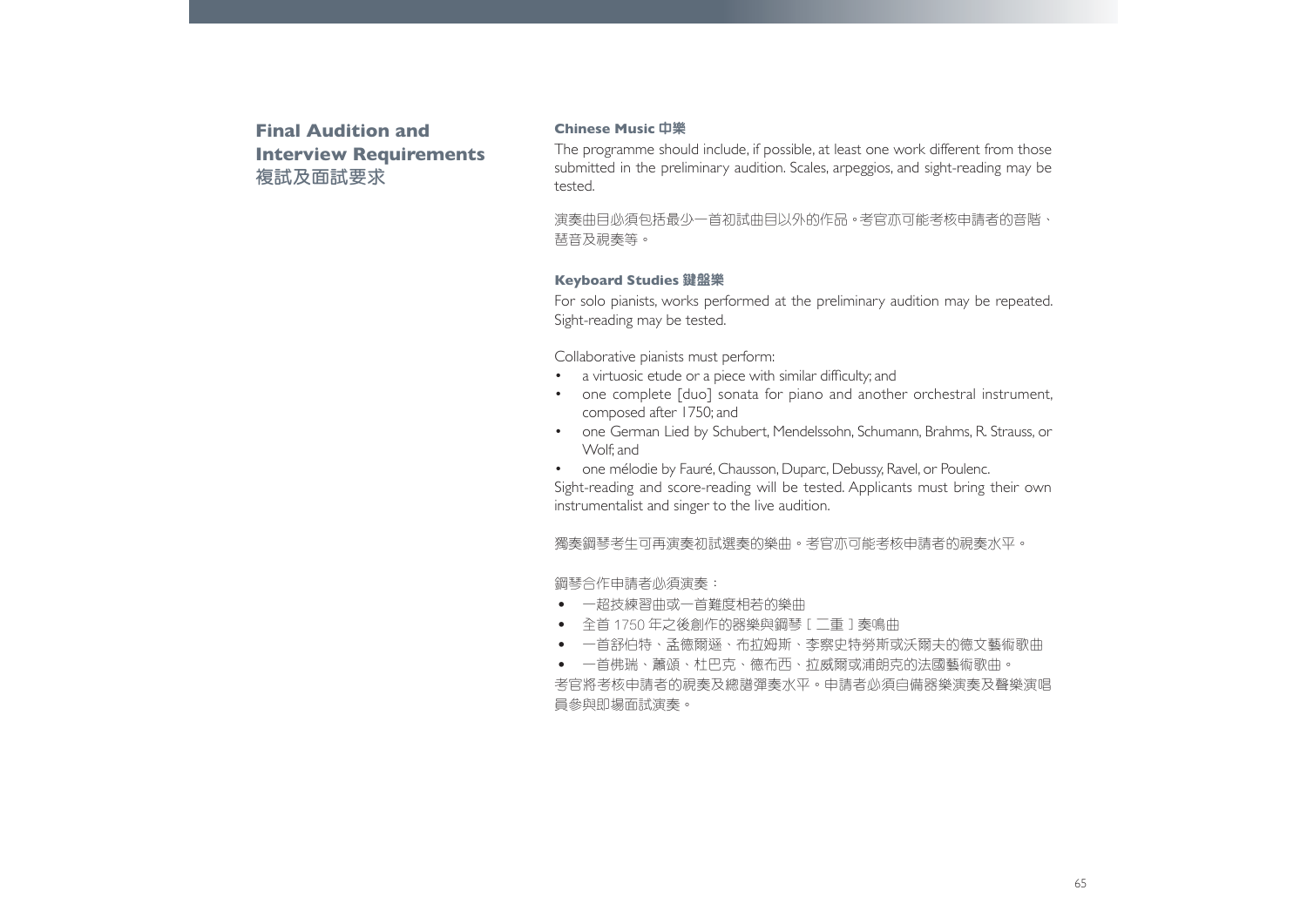#### **Strings 弦樂**

The programme should include, if possible, at least one work different from those offered in the preliminary audition. Sight-reading may be tested.

演奏曲目包括最少一首初試曲目以外的作品。考官可能考核申請者的視奏水平。

#### **Woodwind, Brass and Percussion 木管、銅管及敲擊樂**

The programme must include at least one work different from those offered in the preliminary audition. Sight-reading may be tested.

申請者須演奏最少一首初試曲目以外的作品;考官可能考核申請者的視奏水平。

#### **Vocal Studies 聲樂**

The programme should include, if possible, at least one work different from those offered in the preliminary audition. The programme must be sung completely from memory. Sight-singing may be tested.

演唱曲目必須包括最少一首初試曲目以外的作品。申請者必須背譜演唱;考官可能考核申請者的視奏水平。

## **Conducting (Chinese Orchestras or Western Orchestras) 指揮(中樂或西樂)**

Invited applicants for final audition and interview will be asked about their musical background and conducting experience, and their career aspiration for receiving training to be a conductor.

獲邀參加最後遴選的申請者須回答有關個人音樂背景、指揮經驗,及為何有意受 訓成為樂團指揮等提問。考官將選定合適的申請者參加複試,以便進一步評核有關申請者就讀學院碩士課程的合適性。

### **Composition 作曲**

Invited applicants for final audition and interview will be asked to discuss their portfolio, musical experiences, and interests in creative work. The audition panel assesses technique, musical understanding and expressiveness, musicianship, creativity, and potential for further development.

獲邀參加最後遴選的申請者須與面試考官討論其提交作品、個人音樂經驗或創作 興趣等的內容。遴選委員評定申請者的寫作技巧、音樂理解與表現力、音樂感、 創意及發展潛質等。